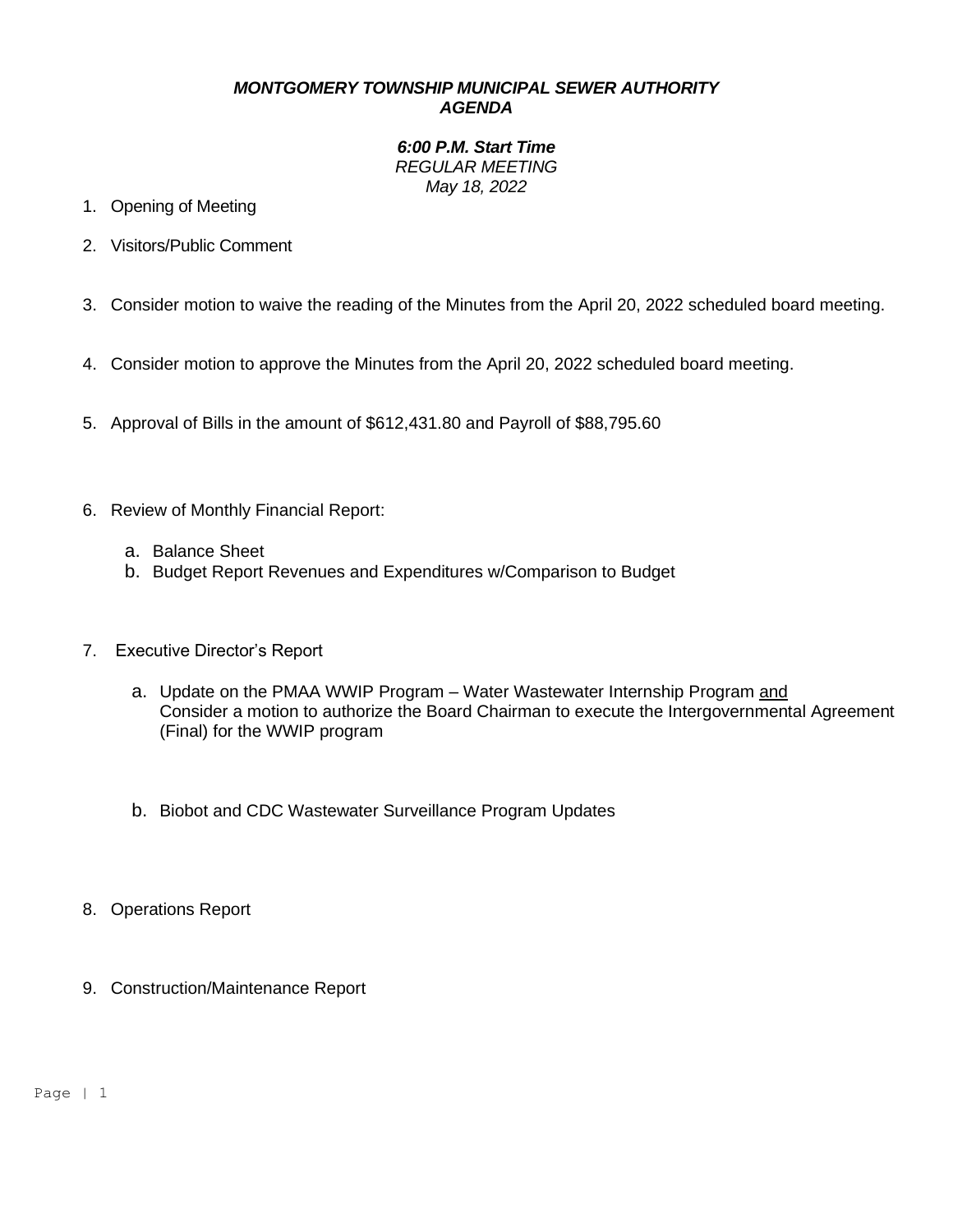## 10. Engineer's Report

- a. Consider a motion to award Contract No. 8525-3 for the Stump Road Sanitary Sewer Extension to the low bidder on the project Cuick Precisions Solutions, Inc. of Ambler, PA at the bid price of \$114,737.00.
- b. Consider a motion to reduce the balance of the construction escrow in the amount of \$14,845.00 to developer Montgomeryville Realty Associates for the 744 Bethlehem Pike connection project.
- c. Consider a motion to return the balance of the construction escrow in the amount of \$1,125.00 to developer ML Homes for the 911 Lansdale Avenue connection project as the end-of-maintenance period obligations have been satisfied by the project developer.
- d. Consider a motion to reject the bid proposal for Contract No. 8402-3D for the Tank D Spray Water Piping Replacement to the low bidder on the project Paradigm Mechanical of Lansdale, PA in the amount of \$423,617.40.
- e. Consider a motion to award Contract No. 8402-7D for the Tank D Recoating project to the low bidder on the project Titan Industrial Services of Baltimore, MD for the Base bid and Add/Alternate work to be performed under this contract for a total bid award of \$192,205.00
- 11. Solicitor's Report.
	- a. Consider a motion to approve the First Amended Tapping Fee and Development Agreement and Easement Agreement with Pan-X Services LLC for their industrial building located at 440 Stump Road and authorize the Board Chairman and Secretary to execute the documents.
	- b. Consider a motion to approve the Development Services Agreement with Rise Up Towers and authorize the Board Chairman to executive the final version of the Agreement following Mr. Walsh's approval.
- 12. Executive Session
- 13. Adjournment